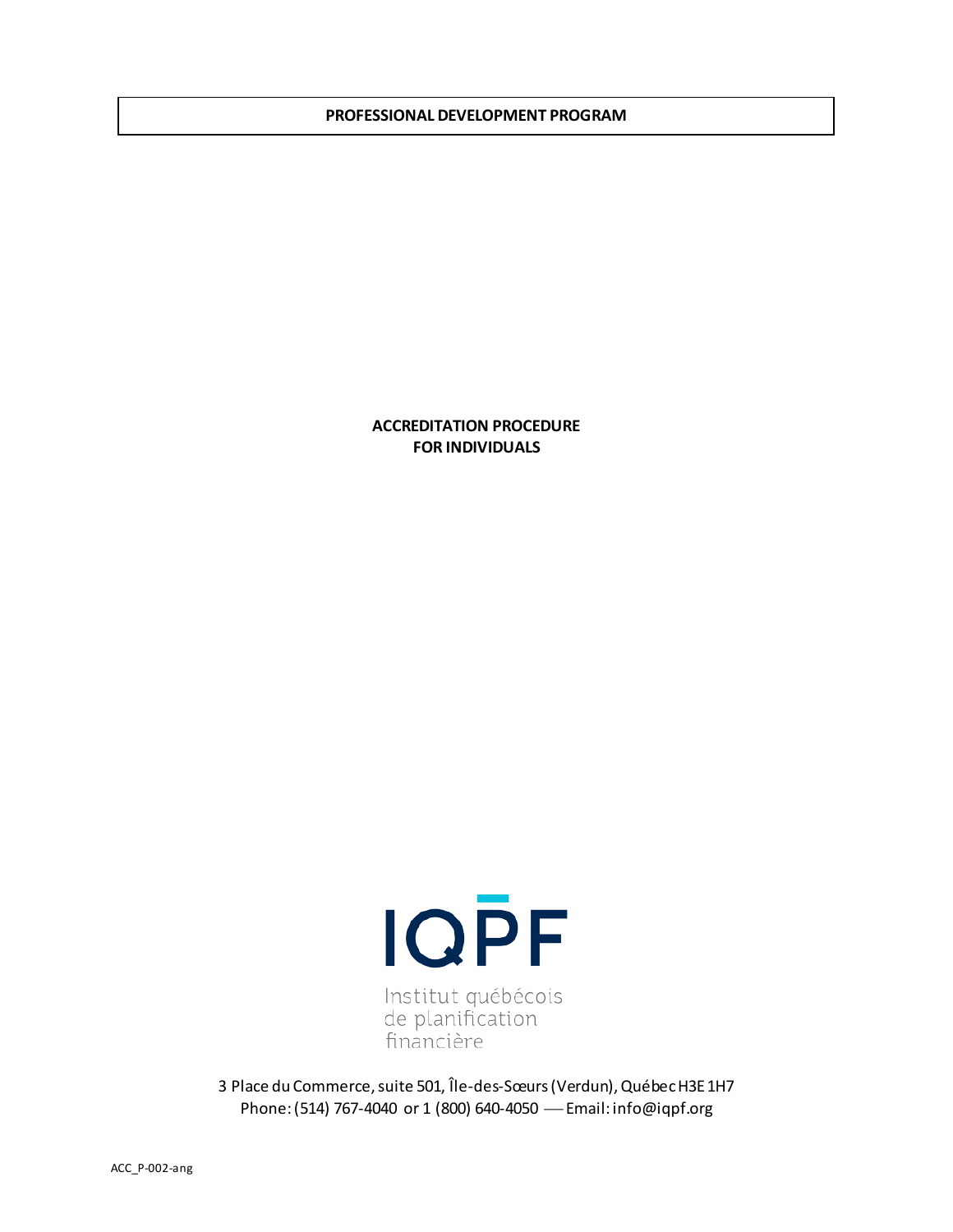# **TABLE OF CONTENTS**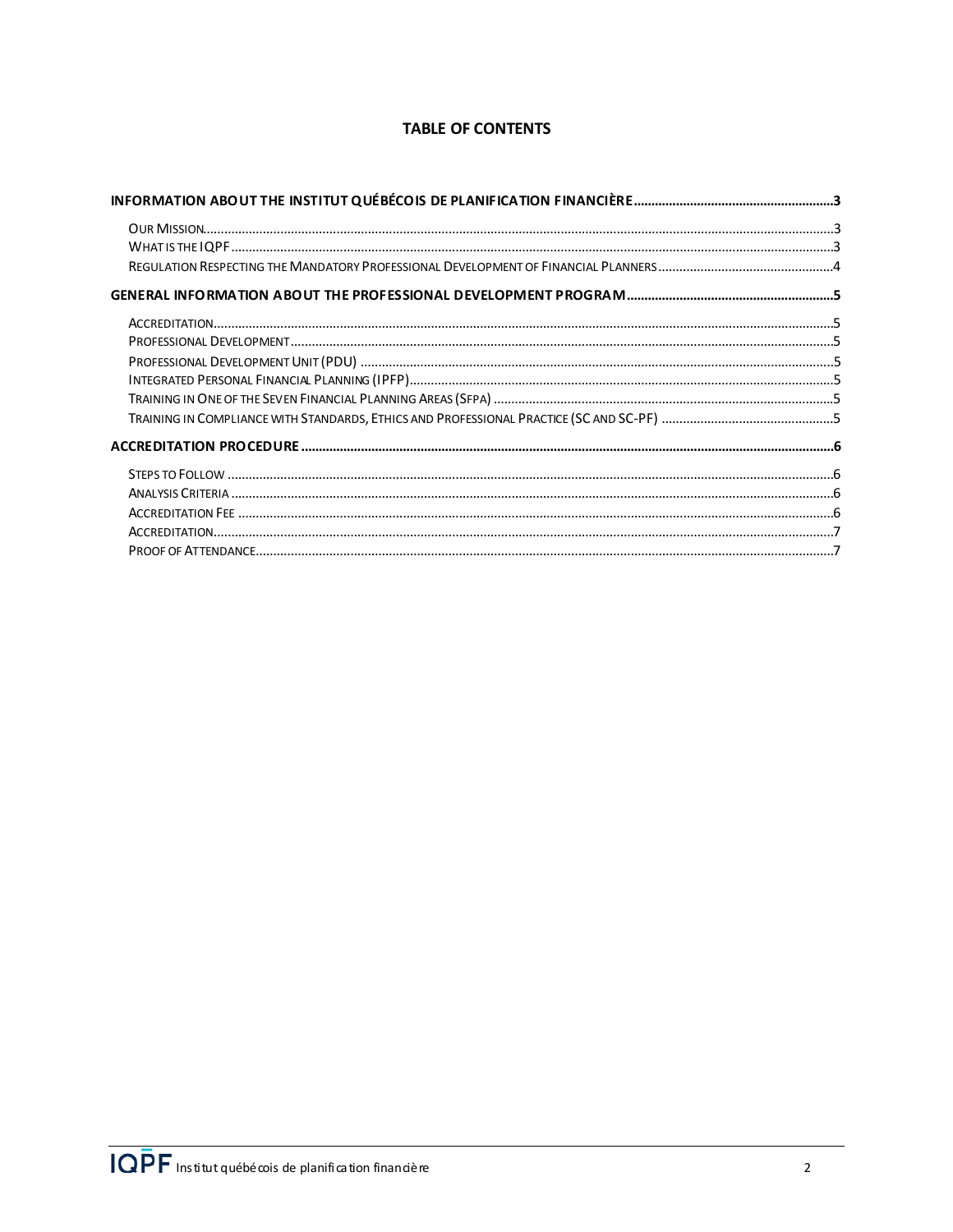# **INFORMATION ABOUT THE INSTITUT QUÉBÉCOIS DE PLANIFICATION FINANCIÈRE**

### <span id="page-2-1"></span><span id="page-2-0"></span>**OUR MISSION**

The mission of the Institut québécois de planification financière (IQPF) is to protect the financial wellbeing of Quebec consumers by overseeing the training and qualification of financial planners.

### <span id="page-2-2"></span>**WHAT IS THE IQPF**

The Institut québécois de planification financière was created in response to a growing phenomenon stemming from a new dynamic in Québec's financial and professional markets: multidisciplinarity.

Financial planning involves professionals from a variety of fields who provide services in one or more of the seven financial planning areas: finance, taxation, legal aspects, retirement, estates, investments and insurance.

The legislators have understood and recognized this situation. By adopting Bill 134 and creating the IQPF, Québec adopted an innovative solution by regulating access to the title that can be used by qualified members of professional corporations and control groups.

On June 19, 1998, the Québec government made major changes to the financial products and services market with the adoption of Bill 188, the Act respecting the Distribution of Financial Products and Services, which replaced Bill 134. In so doing, it reiterated its trust in the Institut québécois de planification financière and recognized its role as the only institution authorized to award the financial planner diploma and establish the rules for the compulsory professional development of financial planners.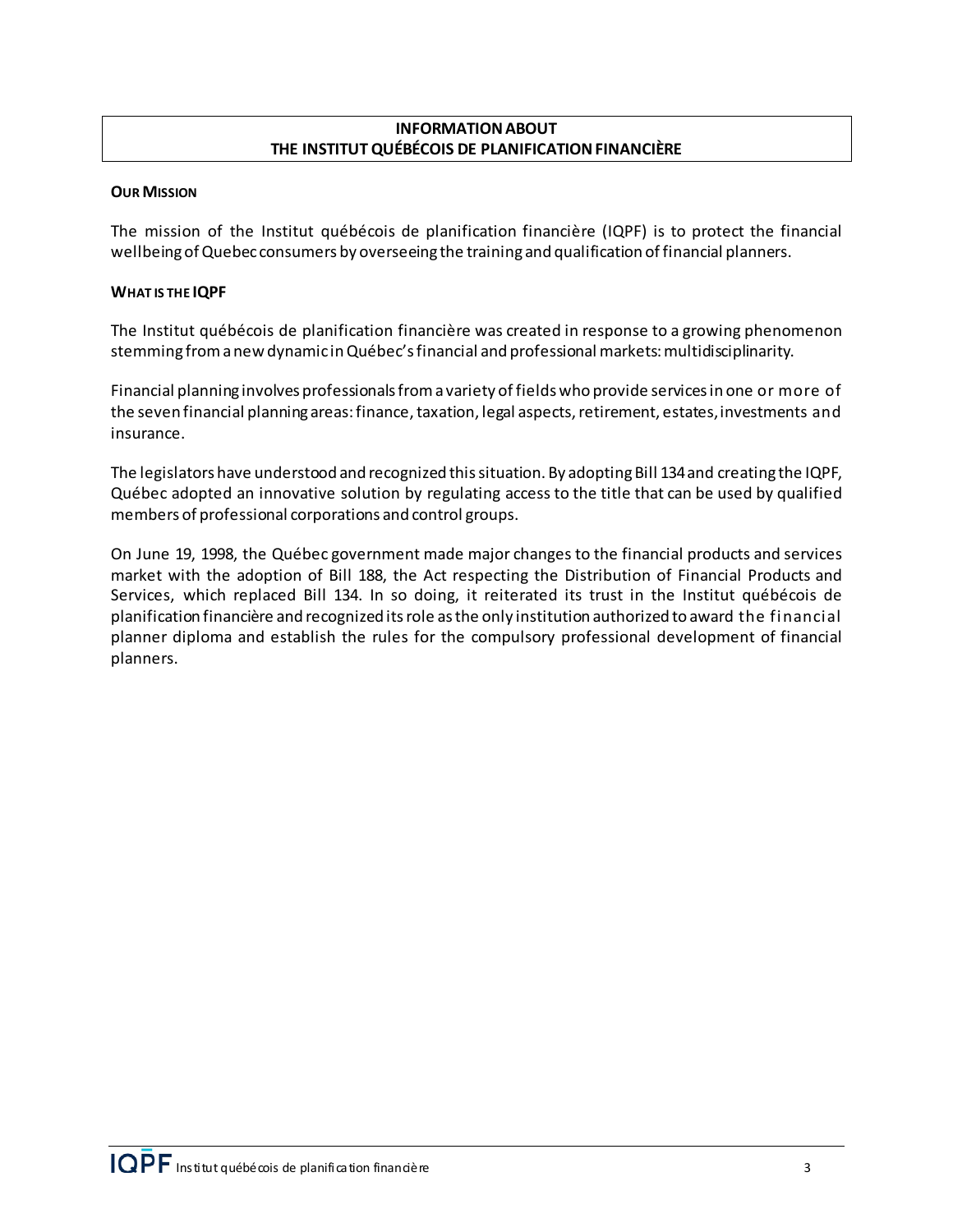### <span id="page-3-0"></span>**REGULATION RESPECTING THE COMPULSORY PROFESSIONAL DEVELOPMENT OF FINANCIAL PLANNERS**

Since Bill 188 came into effect on October 1, 1999, the IQPF has been entrusted with administering the regulation concerning the compulsory professional development of financial planners. In compliance with this law, the IQPF enforces the regulation, which states that:

A financial planner must, in respect of any reference period, take part in professional development activities and accumulate 40 PDUs apportioned as follows:

- 1. 15 PDUs related to training activities developed and provided by or in partnership with the IQPF involving integrated financial planning in the following seven areas:
	- a) Finance
	- b) Taxation
	- c) Legal aspects
	- d) Retirement planning
	- e) Estate planning
	- f) Investment
	- g) Insurance

The content of these activities shall be developed and given by or in partnership with the Institut québécois de planification financière.

- 2. 15 PDUs of training activities in one of the seven areas mentioned in subparagraphs a) to g) in paragraph 1 above, given by a person, organization or teaching institution that has entered into a contract to this effect with the IQPF.
- 3. 10 more hours of training activities related to standards, ethics and professional practice, including 5 hours related directly to financial planning.

At the end of every second reference period, the 10 PDUs that the financial planner must accumulate under subparagraph 3 of the first paragraph are to include 5 PDUs related to a training activity developed and provided by or in partnership with the IQPF in subjects pertaining to compliance with standards, ethics and business conduct or regarding developments in the rules of law governing financial planners.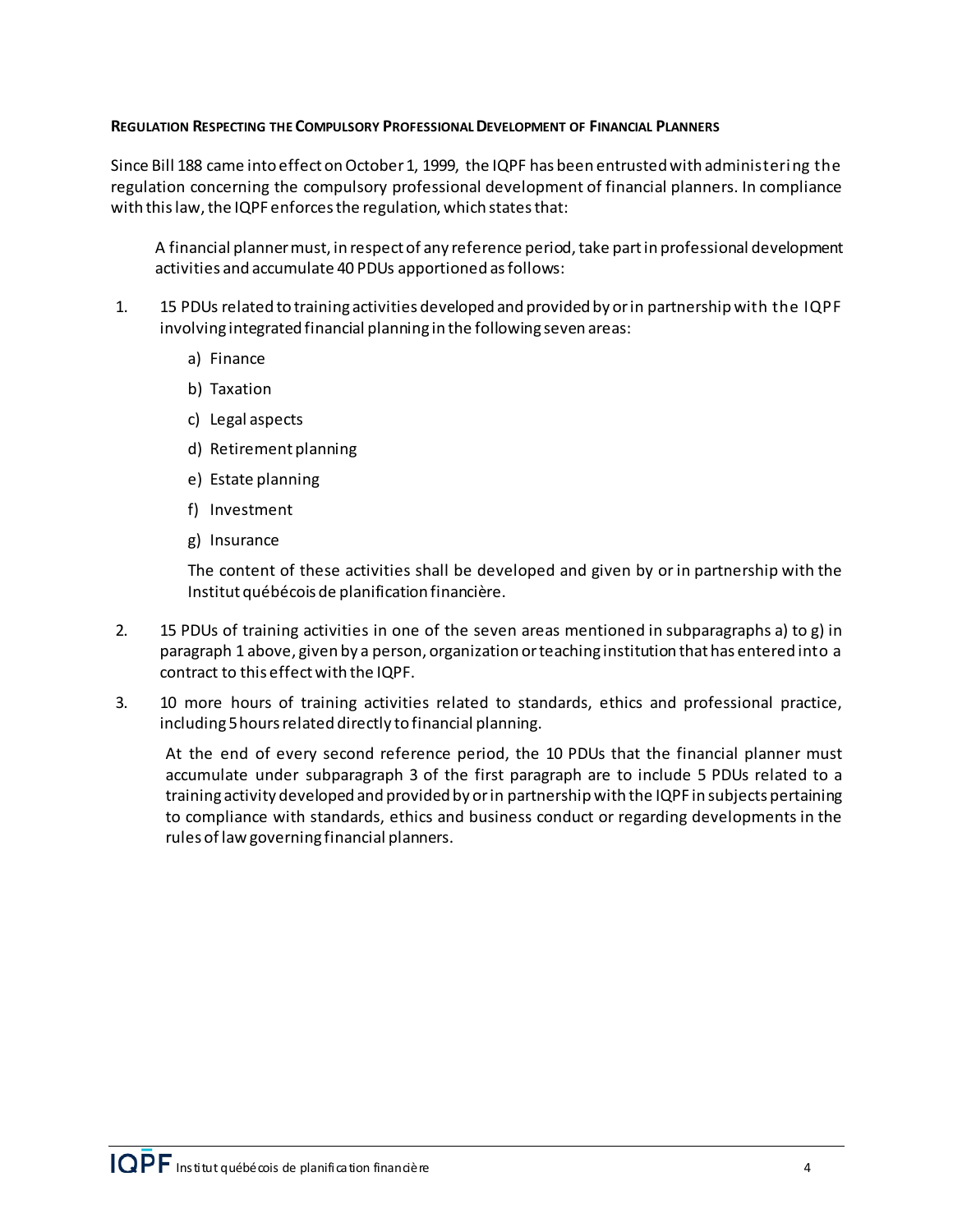### **GENERAL INFORMATION ABOUT THE PROFESSIONAL DEVELOPMENT PROGRAM**

### <span id="page-4-1"></span><span id="page-4-0"></span>**ACCREDITATION**

Under the professional development requirements set out in Bill 188, any person, institution or entity that wishes to offer **SFPA** or **SC** and **SC‐FP** training must apply to the IQPF for accreditation for a professional development course.

### <span id="page-4-2"></span>**PROFESSIONAL DEVELOPMENT**

The professional development program consists of 40 hours of training over a 24-month period. This trainingmust be at a higherlevelof difficulty than the basicprofessionaltraining. This process assures the consumerthat all financial planners have pursued a minimumlevel of professional development and that their knowledgeand skills are up to date. These hours are mandatory to meet the requirements to renew the professional practice permit (certificate) issued by the l'Autorité des marchés financiers.

### <span id="page-4-3"></span>**PROFESSIONAL DEVELOPMENT UNIT (PDU)**

Each hour of accredited training correspondsto one professional development unit(PDU).

# <span id="page-4-4"></span>**INTEGRATED PERSONAL FINANCIAL PLANNING (IPFP)**

Every IPFP professional development activity is worth 7.5 or 15 PDUs. Only the IQPF can offer IPFP activities. To obtain the required number of compulsory professional development hours, financial plannersmusttake a total of 15 hours(15 PDUs) of IPFP activitieswith the IQPF over a 24-month period.

# <span id="page-4-5"></span>**TRAINING IN ONE OF THE SEVEN FINANCIAL PLANNING AREAS (SFPA)**

These activities focus on one or more of the following subjects: finance, legal aspects, retirement planning, estate planning, investment and insurance. Some of the activities are offered by the IQPF and others are provided by various suppliers. A total of 15 hours (15 PDUs) of professional development is required in a 24-month period.

### <span id="page-4-6"></span>**TRAINING IN COMPLIANCE WITH STANDARDS, ETHICS AND PROFESSIONAL PRACTICE (SC AND SC-PF)**

These activities deal with compliance with standards, ethics and professional practice. Some of the activities are offered by the IQPF and others are provided by various suppliers. A total of 10 hours (10 PDUs) is required over two years, 5 hours (PDUs) in compliance with standards, ethics and professional practice and 5 hours (PDUs) related specifically to financial planning. **In every two reference periods**, however, financial planners must take 5 PDUs in compliance with standards, ethics and professional practice related specifically to financial planning and developed and given by the IQPF.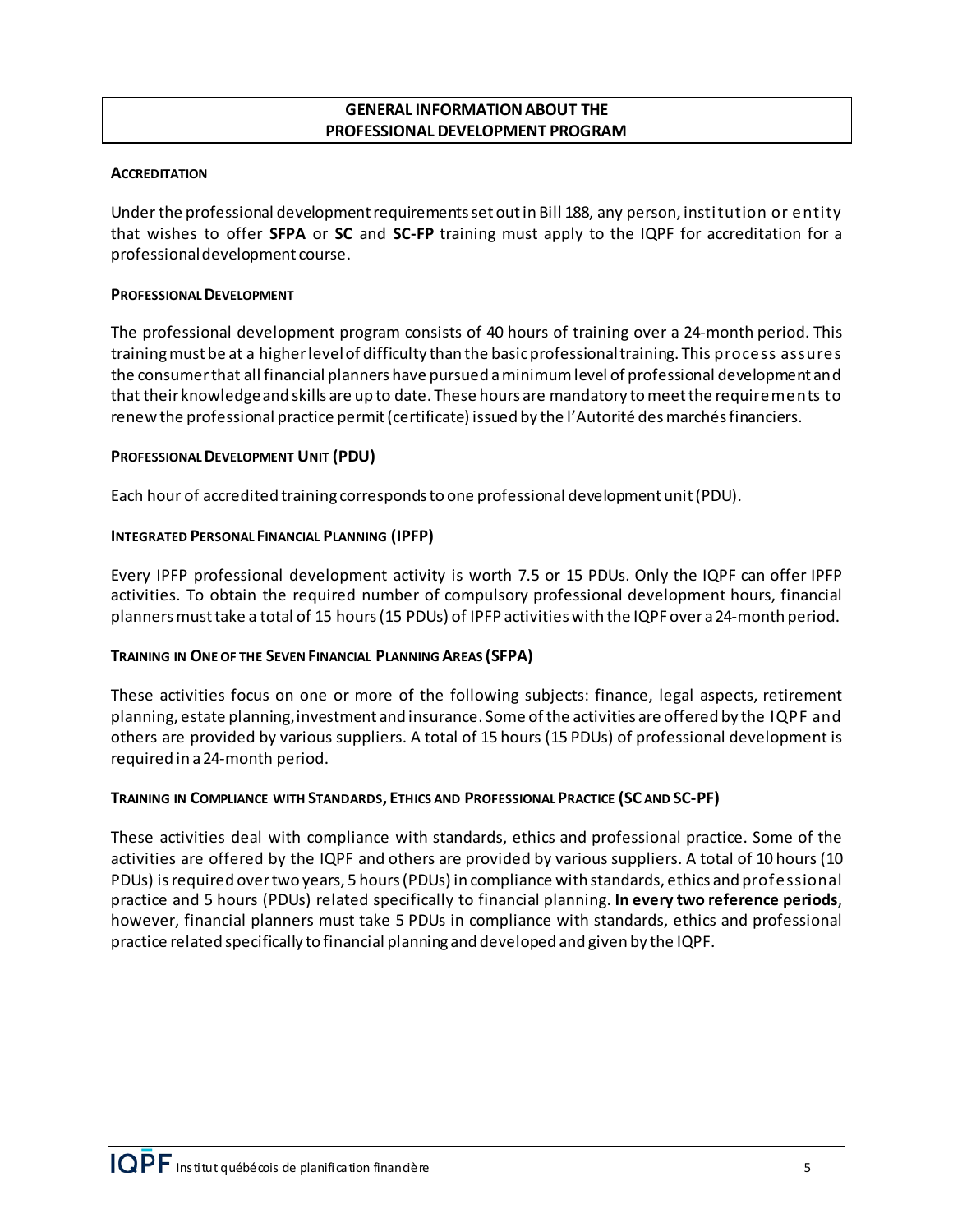#### **ACCREDITATION PROCEDURE**

### <span id="page-5-1"></span><span id="page-5-0"></span>**STEPS TO FOLLOW**

The applicant(individual) must send the following documents to the IQPF:

- 1. Duly completed application foraccreditation of a professional development activity (Appendix 1) and its appendices
- 2. Syllabus, if it is a university course
- 3. Attendance record or transcript

Send the form and all documents by email t[o accreditation@iqpf.org](mailto:accreditation@iqpf.org).

On receipt of the complete documentation, the IQPF Professional Development Service will examine the accreditation applications and grant the appropriate number of professional development units. The PDUs will be attributed based on the specification charts established using the financial planner competency profile and the financial planner professional development specification chart.

**An application for recognition must be submitted no later than the last day of the reference period during which the course was taken. The recognition decision for the application is valid only for the financial planner in question.**

### <span id="page-5-2"></span>**ANALYSIS CRITERIA**

The analysis criteria forthe activity are as follows:

- 1. The degree to which the course corresponds to the skills required to practise the financial planning profession.
- 2. As the course is meant to serve as professional development, the level of difficulty must be higher than the level of the basic professional training program in terms of difficulty and target skill level.
- 3. Self-guided courses (web, paper or other formats) must include an exam with a passing grade of at least 60%.
- 4. Professional development units (PDUs) will be attributed based on the number of hours of training provided in SFPA, SC or SC-FP. One PDU will be attributed for each course hour that meets the analysis criteria.

**Please note that activities related to the sale of specific financial products and services, including securities, will not be recognized.**

### <span id="page-5-3"></span>**ACCREDITATION FEE**

- Once all the documents required for the analysis of the training activity are received, an email explaining the payment methods accepted, along with your invoice, will be sent to you at the email address provided in the Identification of contact person section so that you can proceed with the payment.
- For each accreditation application received by the IQPF, a fee of \$130.00\* (plus taxes) is charged to open and analyse the file and grant the PDUs. **This amount is not refundable**.

\*Price subject to change without notice.